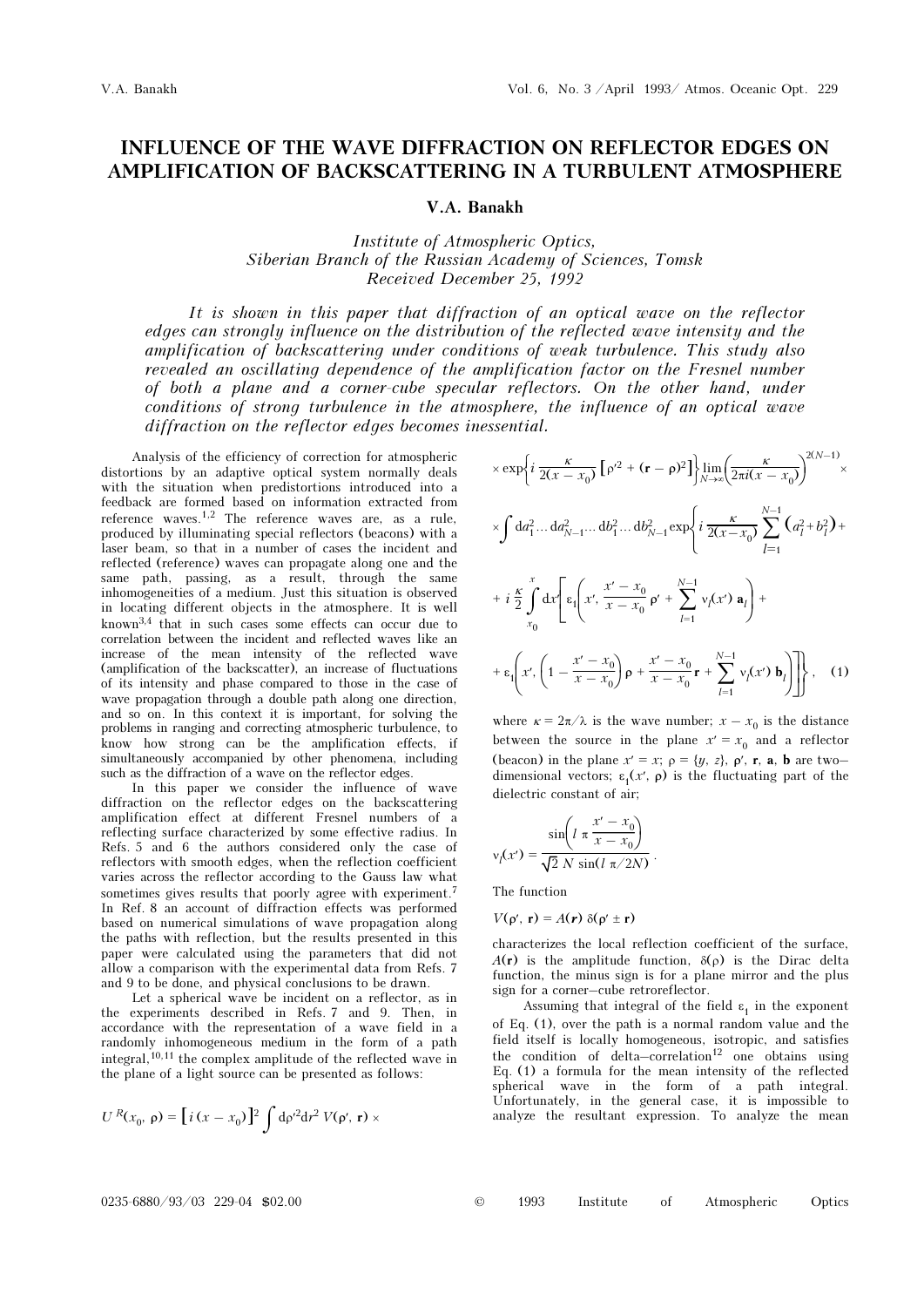intensity of a reflected spherical wave in the limiting cases of weak ( $\beta_0^2 < 1$ ) and strong ( $\beta_0^2 \gg 1$ ) intensity fluctuations one could use the known approaches described in detail, for example, in Refs. 11 and 13. However, we shall use some approximation of Eq. (1) for a reflected field like a generalization of the Huygens–Kirchhoff method for the case of smoothly inhomogeneous media.15 Grounds for some of approximations of this type are given in the monograph by Mironov.14 The approximate expression, we use in this paper for complex amplitude of the wave field, provides absolute agreement of calculational results with those obtained using perturbation methods<sup> $4,13$ </sup> in the region of weak fluctuations, assuming that similar series expansions over small parameter  $\beta_0^2$  are used. At the same time this expression enables us to avoid limitations inherent in the perturbation methods when taking into account attenuation of the reflected wave intensity due to turbulence. In the case of strong fluctuations this approximation underestimates final results as compared with those obtained using strict approximate methods.4,13 That means that coefficients of terms containing factor in the expansion  $O(β<sub>0</sub><sup>-4/5</sup>)$  are underestimated.

Thus, for mean intensity of a spherical wave reflected from a round plane mirror and a round–shaped corner–cube retroreflector, we have, assuming  $\beta_0^2 < 1$ ,

$$
I_{m}^{R}(x_{0}, \rho) = \left(\frac{\Omega_{r}}{2}\right)^{2} \int_{0}^{1} dr_{1} dr_{2} \int_{0}^{1} dx_{1} dx_{2} \cos\{\Omega_{r}(r_{1} - r_{2} - \rho p)\} \times
$$
  
\n
$$
\times \exp\left\{7.02 \beta_{0}^{2} \int_{0}^{1} d\xi \text{ Re}\left[i\xi(1-\xi)\right]^{5/6} {}_{1}F_{1}\left(-5/6,1;i\Omega_{r}\rho^{2}\frac{1-\xi}{4\xi}\right)\right\} -
$$
  
\n
$$
-1.175\Omega_{r}^{5/6} \beta_{0}^{2} \int_{0}^{1} d\xi \left\{\sum_{j=1,2} [\rho^{2}(1-\xi)^{2} + \xi^{2}q +
$$
  
\n
$$
+(-1)^{j} 2\xi(1-\xi)\rho p]^{5/6} + 2\xi^{5/6} q^{5/6}\right\} , \qquad (2)
$$

$$
I_R^R(x_0, \rho) = \left(\frac{\Omega_r}{2}\right)^2 \int_0^1 dr_1 dr_2 \int_0^1 dx_1 dx_2 \times
$$
  
 
$$
\times \cos \left\{\Omega_r(r_1 - r_2 - \rho \rho) + 3.51 \beta_0^2 \int_0^1 d\xi \sum_{j=1,2} \text{Im } R_j\right\} \times
$$
  
 
$$
\times \exp \left\{3.51 \sum_{j=1,2} \text{Re}R_j - 2.35 \beta_0^2 \Omega_r^{5/6} \int_0^1 d\xi \left\{\xi^{5/3} q^{5/6} + Q_j^{5/6} \right\}\right\},
$$

(3) where  $\beta_0^2 = 1.23 \ C_n^2 k^{7/6} (x - x_0)^{11/6}$ ,  $C_n^2$  is the structure characteristic of the refractive index;  $\Omega_r = \kappa a_r^2/(x - x_0)$  is the Fresnel number of a reflector with the radius  $a_r$ ;  $p = \sqrt{r_1} \cos 2\pi x_1 - \sqrt{r_2} \cos 2\pi x_2$ ,  $Q_i = \rho^2(1 - \xi)^2 + \xi^2 q + (-1)^j \times$  $x\geq 2\xi(1-\xi)$ ρ $p$ ,  $q=r_1+r_2-2\sqrt{r_1r_2}\cos 2\pi(x_1-x_2), R_j=[(-1)^j i\xi]$  $\times (1-\xi) \int_0^{\xi/6} i F_1 \left(5/6,1;(-1)^j \Omega_r \left[ \frac{\rho^2}{4} \frac{1-\xi}{\xi} + \rho \sqrt{r_j} \cos 2\pi x_j + \frac{\xi r_j}{1-\xi} \right] \right).$ 

When the direct and counter waves propagate along uncorrelated paths, irregardless of the type of a reflector, we have

$$
\langle I_{\text{incoh}}^R(x_0, \rho) \rangle = \left(\frac{\Omega_r}{2}\right)^2 \int_0^1 dr_1 dr_2 \int_0^1 dx_1 dx_2 \times
$$
  
 
$$
\times \cos\{\Omega_r(r_1 - r_2 - \rho p)\} \exp\{-0.88 \beta_0^2 \Omega_r^{5/6} q^{5/6}\}.
$$
 (4)

Note that formulas (2)–(4) are given in the form which is suitable for numerical integration. The latter procedure has been performed successively using Gauss formulas.16 The calculations have been done only for the case of weak fluctuations  $(\beta_0^2 < 1)$ .

Let us now introduce the factor

$$
N(\rho) = \langle I^R(x_0, \rho) \rangle / \langle I^R_{\text{incoh}}(x_0, \rho) \rangle - 1. \tag{5}
$$

This factor allows one to make quantitative estimates of the influence of counter–wave correlation on the intensity distribution of a reflected wave by comparing with the case in which the incident and reflected waves propagate along uncorrelated paths.



FIG. 1. The  $\Omega_r$ -dependence of the amplification factor N: 1) plane mirror and 2) reflector. Solid line corresponds to rigorous calculations and dashed line is calculation on the basis of a Gaussian model of  $A(r)$ .

Figure 1 presents calculations of  $N(0)$  for the case of weak intensity fluctuations ( $\beta_0^2 = 0.5$ ) and for the detection being done at the source point. Dashed lines in this figure show the calculational results<sup>5</sup> obtained using a Gaussian model for the reflection coefficient distribution, i.e.,  $A(\mathbf{r}) = \exp\{-r^2/2a_r^2\}$ . It is evident from this figure that in the region of values  $\Omega_r \leq 10^2$  the dependence of the amplification factor on the reflector Fresnel number calculated taking into account diffraction on the reflector edges is essentially different than that calculated neglecting the diffraction. This dependence is of oscillating character both in the case of a corner–cube retroreflector and a plane–mirror reflector. However, in the case of a corner– cube retroreflector the value  $N(0)$  is positive though it has a large amplitude of oscillations while for a plane mirror in the region of  $\Omega$ <sub>r</sub> < 5 it is negative what means that in this case a decrease of the mean intensity of a strictly backward reflected wave occurs compared to the case of uncorrelated direct and backward propagation paths. The Gaussian model also shows a decrease of the mean intensity,5 but it does not describe an essential increase of the reflected wave intensity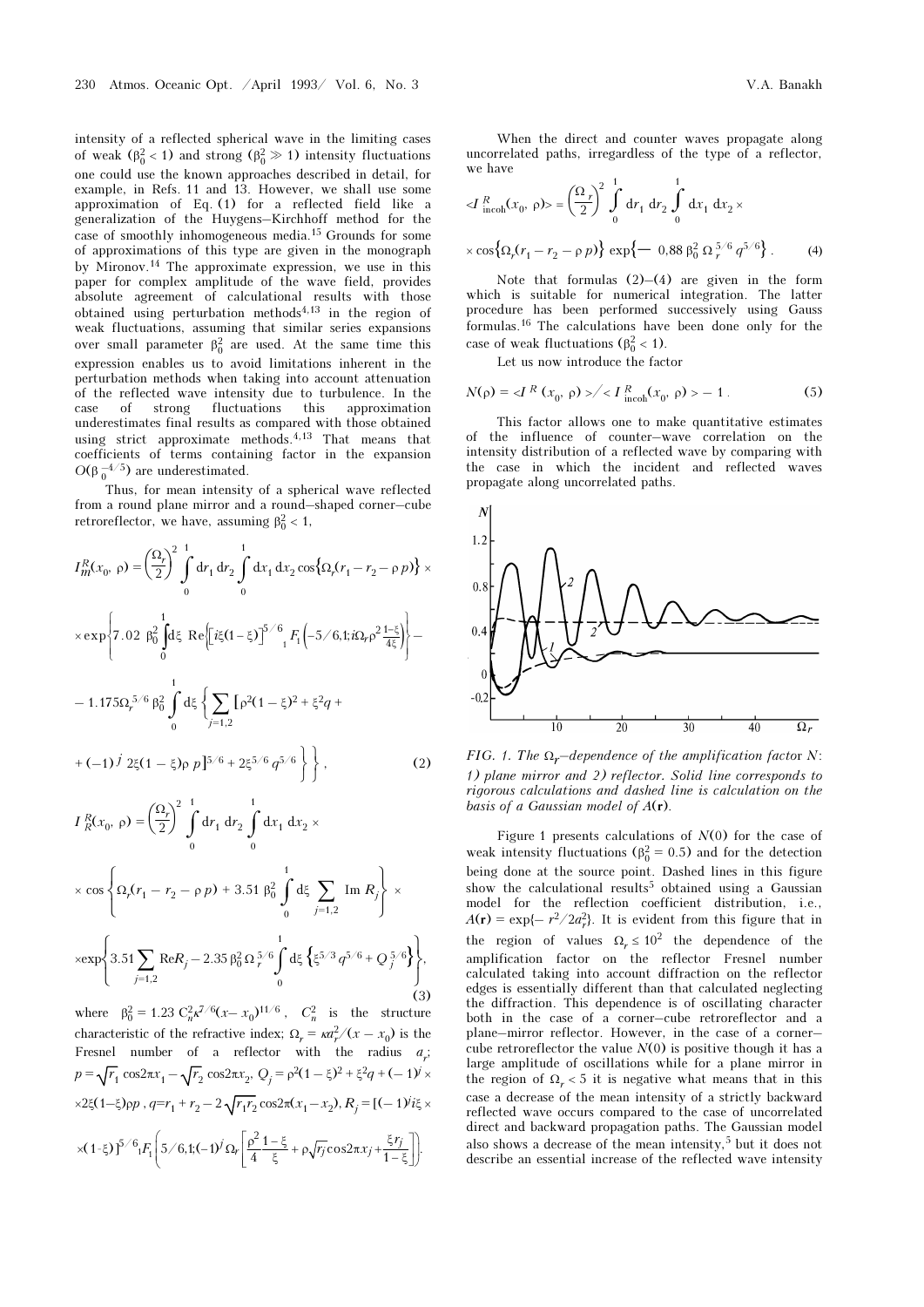compared to  $I_{\text{incoh}}$  at  $5<\Omega_r<10.$  It is also can be seen from this figure that only at a sufficiently large value of  $\Omega_r$  $(\Omega_r > 25$  for a plane mirror and  $\Omega_r > 60$  for a corner–cube retroreflector) the influence of the diffraction on edges of a reflector on the mean intensity amplification is negligible.

It should be noted here that the effect of amplification of a wave reflected from an infinite plane mirror  $(\Omega_r > 10^2)$ at  $\beta_0^2 < 1$  is much weaker than for a corner–cube retroreflector. The excess of the corresponding value  $I_{\text{incoh}}$  of the reflected wave intensity is only 25–35 percent what is well within the error of experimental measurements on field paths in the atmosphere.17 It is most likely that just this circumstance explains the situation that the effect of amplification of mean intensity of a spherical wave reflected from a plane mirror $^{18}$ has been confirmed experimentally only recently and for  $\beta_0^2$ exceeding unity ( $\beta_0^2 \approx 1.1$ –7.6), though its existence has been shown, theoretically, long ago.<sup>19</sup>



FIG. 2. Mean intensity distribution of the reflected spherical wave for  $\Omega_r = 1$  and  $\beta_0^2 = 0.5$ : 1) forward and backward waves propagate along different paths, 2 and 3) forward and backward waves propagation along the same paths, 2′) plane mirror reflector, 3′) corner–cube retroreflector. Solid lines are rigorous calculations and dashed lines are calculations on the basis of the Gaussian model of  $A(r)$ .

Thus, the above calculations confirm the conclusion drawn in Ref. 7 that the Gaussian model for distribution of the reflection coefficient, which neglects the diffraction on the reflector edges, correctly describes the intensity distribution of a reflected wave at  $\beta_0^2 < 1$  only in limiting cases of  $\Omega_r \ll 1$  and  $\Omega_r \gg 1$ . Qualitatively it well agrees with the rigorous calculations in the region  $10^{-1} \ll \Omega_r \le 1$ . A comparison of the model calculations with the rigorous ones for the distribution of a reflected wave intensity at  $\Omega_r = 1$  and  $\beta_0^2 = 0.5$  is shown in Fig. 2. One can see in this figure at least qualitative agreement in the magnitude and in the rates of the curves fall off down to zero level. In both cases the curves are normalized by the corresponding maximum values of the intensity  $I_m$  for uncorrelated direct and backward propagation paths.

Further increase of the parameter  $\Omega_r$  into the region  $1 \ll \Omega_r \leq 10^2$  in which, according to Fig. 1, the influence of the diffraction effects becomes essential, results not only in quantitative but also in qualitative differences in the reflected wave intensity distributions. Most strong these differences are at the 2π–fold Fresnel numbers of a reflector, that is, when an even number of Fresnel zones are within the reflector area. In this case we have, at the center of a diffraction pattern, the minimum of the intensity instead of its maximum.<sup>20</sup>



FIG. 3. Mean intensity distribution of a reflected spherical wave for  $\Omega_r = 6.28$ . (1)  $\beta_0^2 = 0$ , 2–6) 0.3, 2–4) calculations by formulas  $(4)$ ,  $(2)$ , and  $(3)$ , respectively, 5) Gaussian model of the reflection coefficient, (3 is the reflection from a plane mirror and 4, 5,  $6 - from$  a corner-cube refroreflector), and 6) experimental data from Ref. 7.

In Fig. 3 one can see the experimental and calculational data<sup>7</sup> that correspond to  $\Omega_r = 6.28$ . The curves presented in this figure are normalized by maximum values relevant to each of them. It can be seen from this figure that the diffraction pattern observed in a homogeneous medium ( $\beta_0^2 = 0$ ) is washed out (see curve 1) in the presence of turbulence. In the case of reflection from a mirror the correlation of the counter waves results in a more strong washing out of the diffraction pattern while at reflection from a corner–cube retroreflector the influence of turbulence is much weaker because of a partial reversal of the wave front occurring in this case. The experimental and calculational data agree only qualitatively. One of possible causes of the difference between the experimental and calculated intensity distributions is, as it was noted in Ref. 7, deviation of actual corner–cubes from an ideal one what inevitably smears the diffraction pattern.

Analysis we have carried out above shows that under conditions of weak fluctuations ( $\beta_0^2 < 1$ ) the diffraction on a reflector can strongly influence the distribution of intensity of a reflected wave and the backscattering amplification. All this should necessarily be taken into account when studying effects of ultra–high resolution of coherent images of objects in randomly inhomogeneous media that occur due to the backscattering amplification, as well as when analyzing efficiency of adaptive systems, in which a reflected radiation is used as a reference one.

In the case of large  $\beta_0^2$  values the turbulent distortions of a reflected wave dominate compared to those due to the diffraction effects, so that the use of a Gaussian model does not introduce any noticeable error in the final results, thus being well justified. The same is also valid for reflectors with a diffusely scattering surface. In the latter case the